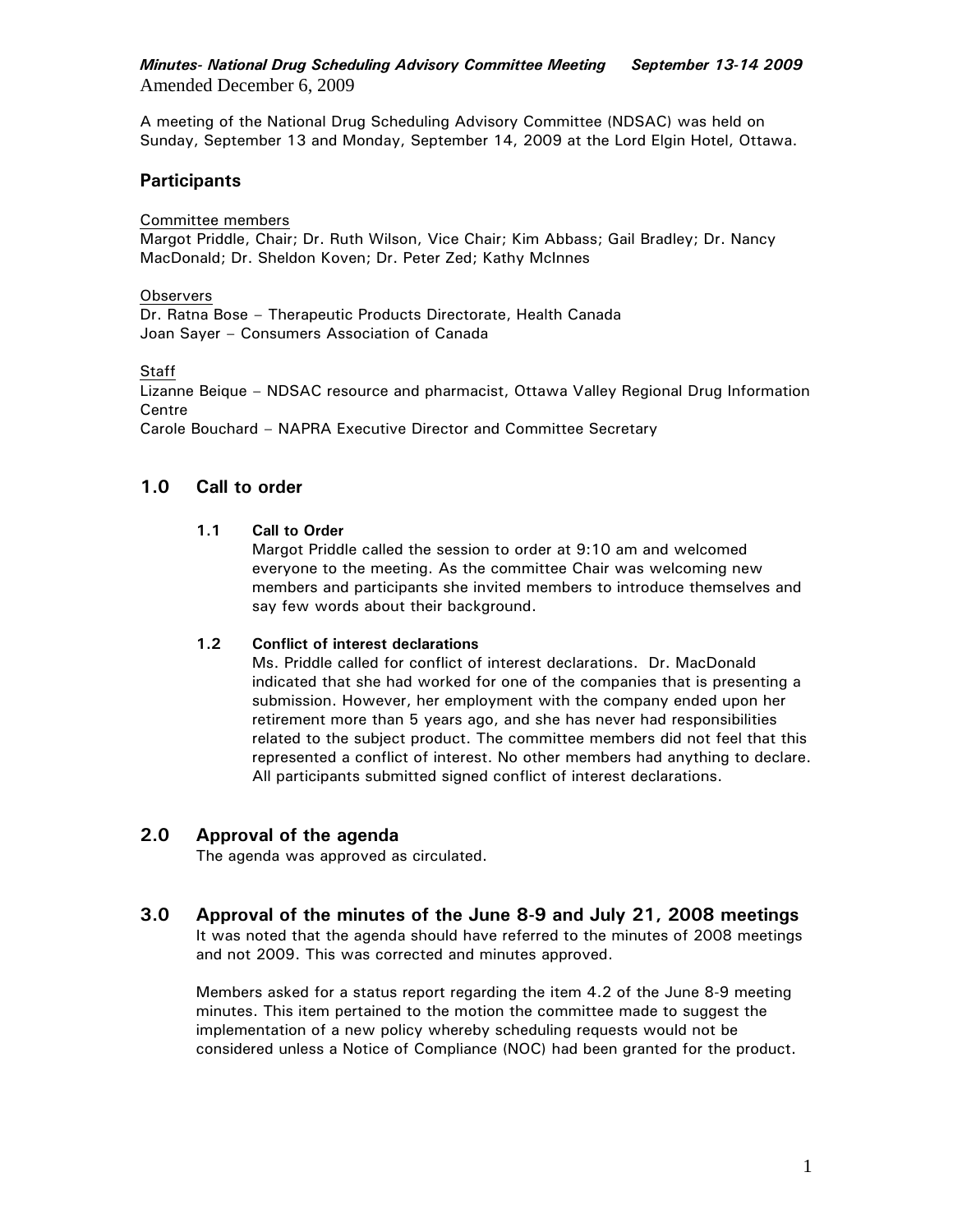The Chair provided an update on what happened subsequent to this motion regarding the assessment of its implications. She reminded everyone that further assessment of the impact of the motion the committee members proposed that the final text of the Product Monograph available at the time of the NOC, be included as part of the information package considered during the course of making scheduling recommendations. This would allow for initiation of the scheduling process prior to the release of the NOC.

A discussion followed where the members questioned again if the review should only start after the NOC is granted. Several comments and ideas were formulated on the advantages and disadvantages of starting the review of a submission before the NOC is granted. A detailed explanation of both processes at the NAPRA/NDSAC and Health Canada levels along with their interrelations, were provided and discussed.

Having heard all the facts the members reconfirmed that they would be satisfied with maintaining the process as is with the caveat that the committee will not forward its interim recommendation to the Executive Committee (signalling the start of the 30-day approval period) until the text of the final Product Monograph has been received and reviewed for any significant changes. This approach would have the same advantage as the other option (which would have added a step to have the approved scheduling recommendation come into effect pending review of the approved Product Monograph) and not cause undue delay to the process. As well, that option would not require amendments to the bylaws to implement as it is the committee's prerogative to collect information deemed to be necessary to make a scheduling recommendation, and the committee is in agreement that approved Product Monograph is an important document for scheduling.

The committee also reiterated their agreement to allow the NAPRA office to perform on their behalf a comparison between the documents available at the time of the NOC and those reviewed by NDSAC to ensure that there are no significant changes.

# **4.0 Business from previous meetings**

#### 4.1 Guidelines for Scheduling Status Submissions

The Chair mentioned the work that has been done over the past few years on the development of guidelines to assist manufacturers in the preparation of their submissions. She asked members who were involved to forward to the secretariat the latest electronic version of the draft document. This will help in preparing a status on this document and deciding on the next steps.

- 4.2 Clarification of "parenteral nutrition" vs " total parenteral nutrition" This matter was deferred to a future meeting.
- 4.3 Reference chart of scheduling structure in similar jurisdictions e.g. US, UK, AU, NZ, EU

This matter was deferred to a future meeting.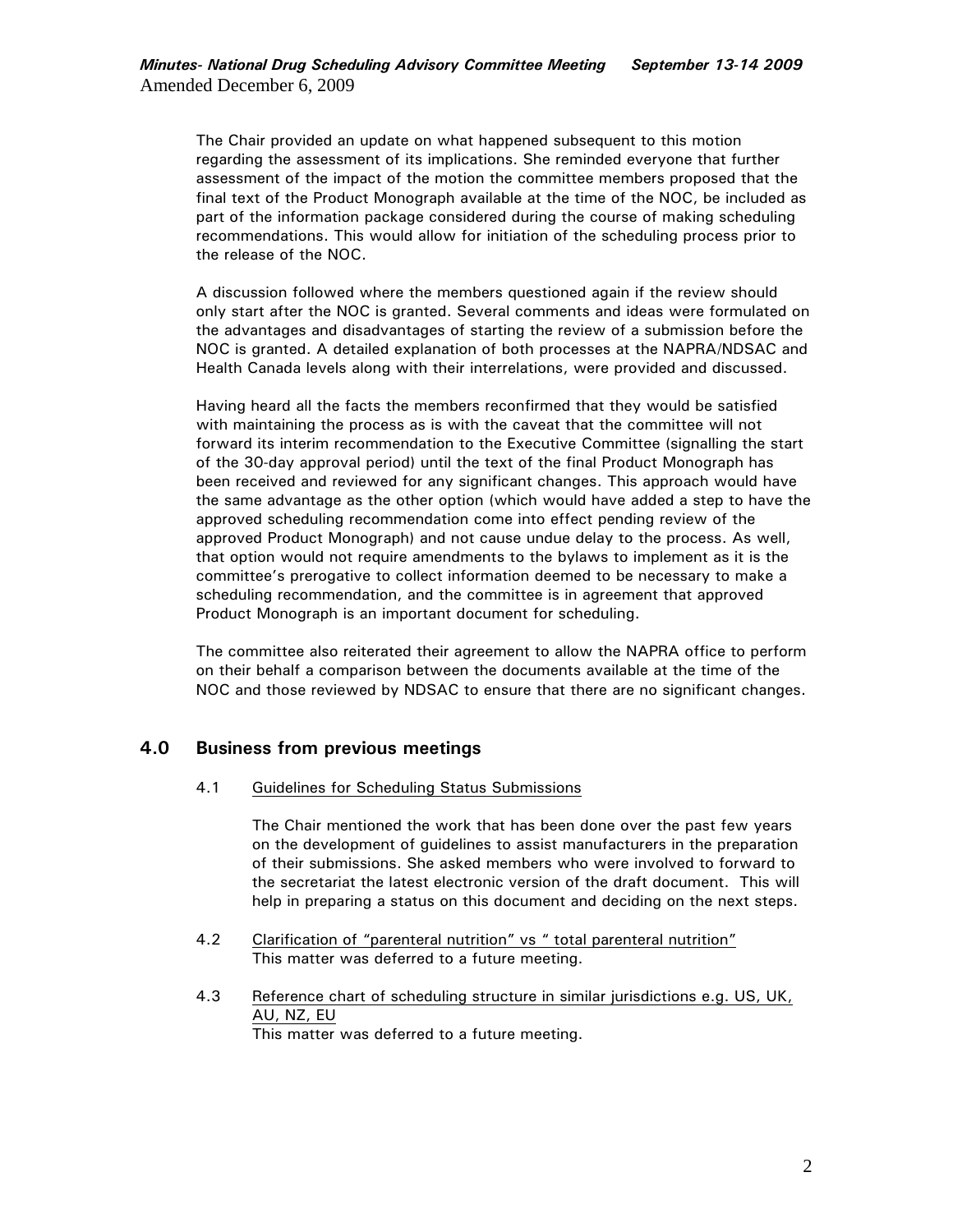# **5.0 New business**

#### 5.1 Scheduling change request for methocarbamol

The committee was informed that there were no Interested Parties other than the sponsor involved in this request. Furthermore, no comments were received from the public through the alternate method of participation recently implemented.

The committee welcomed Murray Brown and Narinder S. Grewal, representatives from Wyeth Consumer Healthcare Inc. to the meeting at 11:00 am. The representatives made a presentation to the committee, outlining the Wyeth Consumer Healthcare Inc. request that the scheduling of "methocarbamol" be changed from the current Schedule III to Unscheduled status. This presentation was followed by a questions and answers session with committee members.

The committee reviewed and discussed the information previously submitted by the Applicant and their presentation. The committee members discussed issues related to the safety and efficacy of the product. In consideration of the committee's mandate, the product's adverse effects profile, including its anticholinergic effects, were further discussed.

The Chair then led the committee through a review of the current applicability of this drug to all scheduling factors, and it was agreed that scheduling factors # I- 2, # III-3, and # III-5 were applicable. After further discussion, it was agreed that the applicability of these factors warranted retention in Schedule III.

It was moved by R. Wilson, seconded by S. Koven that "**Methocarbamol (except for parenteral use) be retained in Schedule III**.

#### **Motion carried.**

To be reported to NAPRA Executive Committee.

#### 5.2 Scheduling change request for Diphenhydramine

The committee was informed that there were no Interested Parties other than the sponsor involved in this request. Furthermore, no comments were received from the public through the alternate method of participation recently implemented.

Ms Priddle welcomed Jill Grande and Todd Breedon, representatives from McNeil Consumer Healthcare at 15:00. Ms. Grande made a presentation to the committee regarding their request to have "Diphenhydramine and its salts and preparations (for topical use in concentrations of 2% or less) when sold in containers of 300 mg or less" be moved from Schedule III to Unscheduled status. This was followed by a period of questions and answers.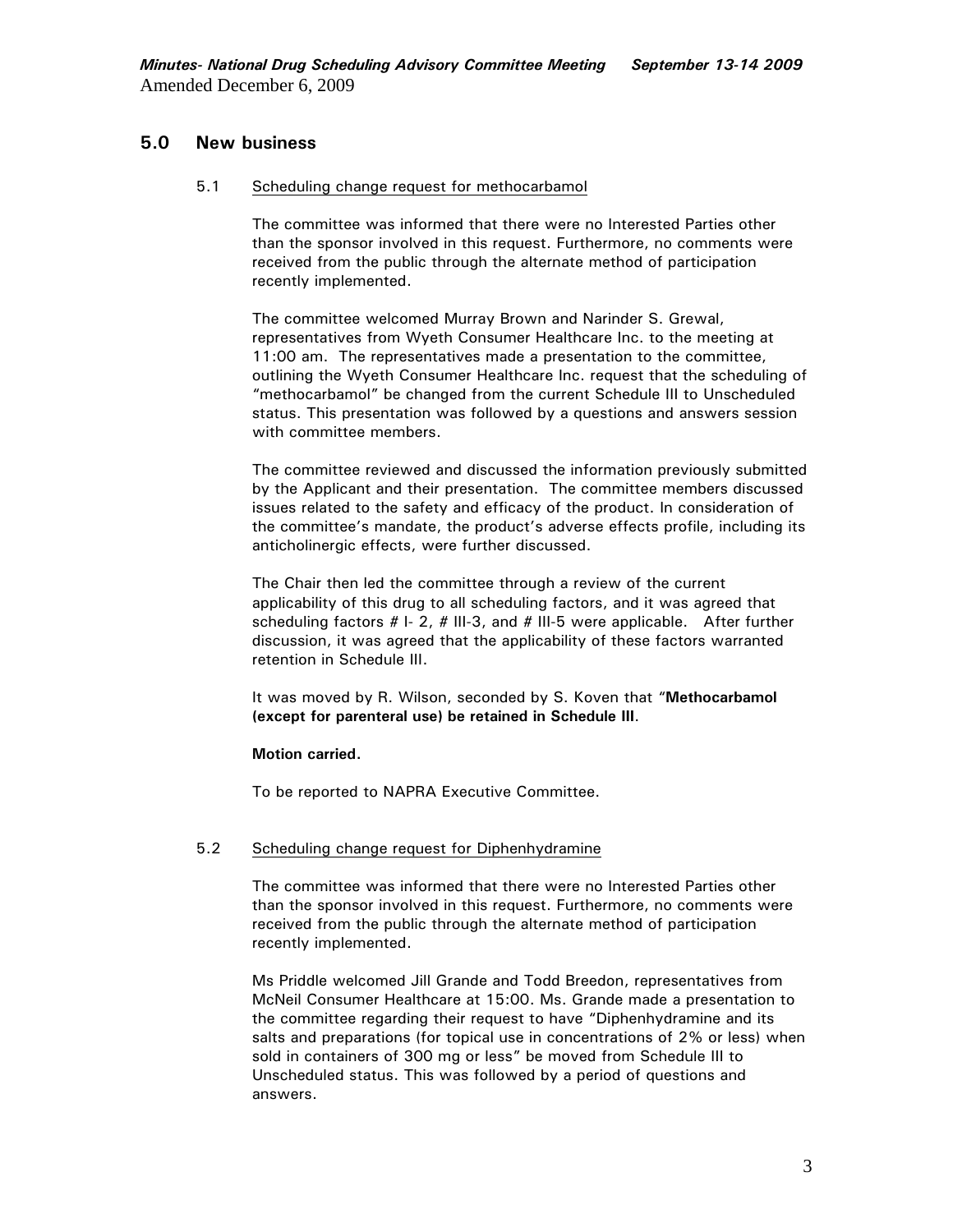The committee reviewed and discussed the submission previously provided by McNeil Consumer Healthcare and their presentation.

The Chair led the committee through a review of the current applicability of this drug to all scheduling factors, and it was agreed that scheduling factor  $#$ III-5 was applicable. After further discussion, it was agreed that the applicability of this factor did not warrant the retention of this drug in the concentrations and containers involved in the request, in Schedule III. However, the committee members suggested that the company be asked to consider adopting the wording of the US labeling. For instance, they should use do not apply on "large" areas of the skin instead of on "extensive" areas. A mention of not using the product on blistered areas of the skin as well as not using the product at the same time as other diphenhydramine products, including oral formulations would be important to add on the labelling. It was recommended that these suggestions be also shared with Health Canada.

It was moved by S. Koven, seconded by P. Zed that **"Diphenhydramine and its salts and preparations (for topical use in concentrations of 2% or less) when sold in containers of 300 mg or less of diphenhydramine hydrochloride**" be granted Unscheduled status.

**Motion carried**.

To be reported to NAPRA Executive Committee.

#### 5.3 Scheduling status for Levonorgestrel 0.75 mg/tablet

C.Bouchard indicated that it was brought to NAPRA's attention that a new product containing levonorgestrel 0.75 mg/tablet packaged in a two-tablet format for emergency contraception, received a notice of compliance from Health Canada and did not include the same labelling information on the outside of the package as the committee members reviewed in 2008 at the time of the formulation of their initial recommendations. Members were asked to provide guidance regarding the placement of products that may not have the information on the outside of the package intended for self selection placement as they requested at the time of the review.

It was moved by N. MacDonald and seconded by R. Wilson that NAPRA *clarifies* that all "Levonorgestrel (when sold in concentrations of 0.75 mg per oral dosage unit to be taken as a single dose of 1.5 mg, packaged and labelled for emergency contraception, in package sizes containing no more than 1.5 mg of levonorgestrel)" be Schedule II status unless the outside of the package is *appropriately* labelled as per the committee members' recommendations for *self-selection* in order to fall under Schedule III status. In addition to the information Health Canada requires on the outside of the package, the Committee identified the following information to be placed on the outside of the package and visible to the consumers.

- Side effects: the product may cause temporary side effects in some users. Nausea, headache and low abdominal pain are the most common. Fatigue, dizziness, breast tenderness, vomiting and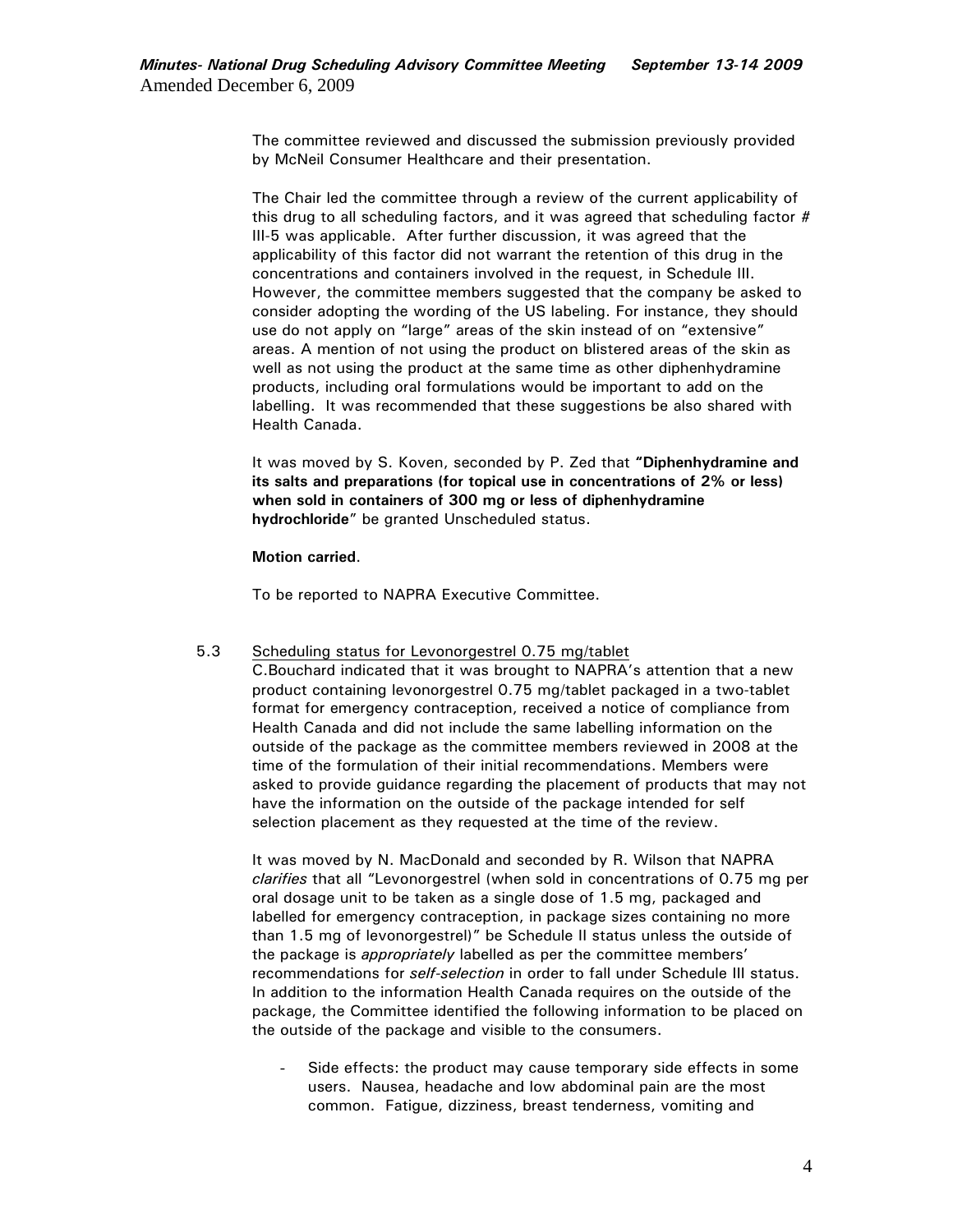## *Minutes- National Drug Scheduling Advisory Committee Meeting**September 13-14 2009*  Amended December 6, 2009

diarrhea may also occur. If symptoms are severe or persist more than two days, contact your health care provider. See your doctor right away if you have a severe stomach pain, since this can be a warning sign of a tubal pregnancy – a serious medical problem. Your next menstrual period should come on time, but may be a few days early or late. If it is more than a week late, a pregnancy test is recommended. Spotting may occur a few days after treatment. Over dosage can increase side effects and may cause menstrual cycle disturbances.

- Studies indicate that the product acts as an emergency contraceptive by preventing the release of an egg from the ovary, or by preventing sperm and egg from uniting. In addition, the product may prevent the fertilized egg from attaching to the wall of the uterus. The product cannot terminate a pregnancy once a fertilized egg has become attached to the wall of the uterus. Therefore, pregnant women should not use this product.
- The product is most effective if the treatment is started in the first 24 hours after unprotected sex. Treatment should be started within 72 hours. Do not exceed the recommended dose; effectiveness will not increase.
- After a single act of intercourse the pregnancy rate was less than 1% for women who started treatment within 72 hours of intercourse. With no contraception, the expected pregnancy rate is 8% after a single act of intercourse.

#### **Motion carried.**

To be reported to NAPRA Executive Committee

## 5.4 Election of Chair, Vice-Chair for 2009-10

Ms. Priddle announced that her second term as a committee member and also Chair would be ending this month. Although there is a possibility that she stays for another short term to allow for the recruitment of another member and the transfer of corporate knowledge, a replacement for the Chair would be needed. C. Bouchard facilitated the process and asked for nominations from members for the Chair. It was proposed by members that Ms. Priddle and Dr. Ruth Wilson remain Chair and Vice-Chair until spring 2010 when Dr. Ruth Wilson will then move to the Chair position and a new member would be appointed Vice-Chair. It was strongly suggested that members in their first terms consider running for the Vice Chair position.

C. Bouchard will report to the Executive Committee the results of the election and seek reappointment of Ms. Priddle for one year term. In addition, Dr. Nancy MacDonald confirmed her interest to continue for a second term of three years. Her reappointment will be proposed to the Executive Committee.